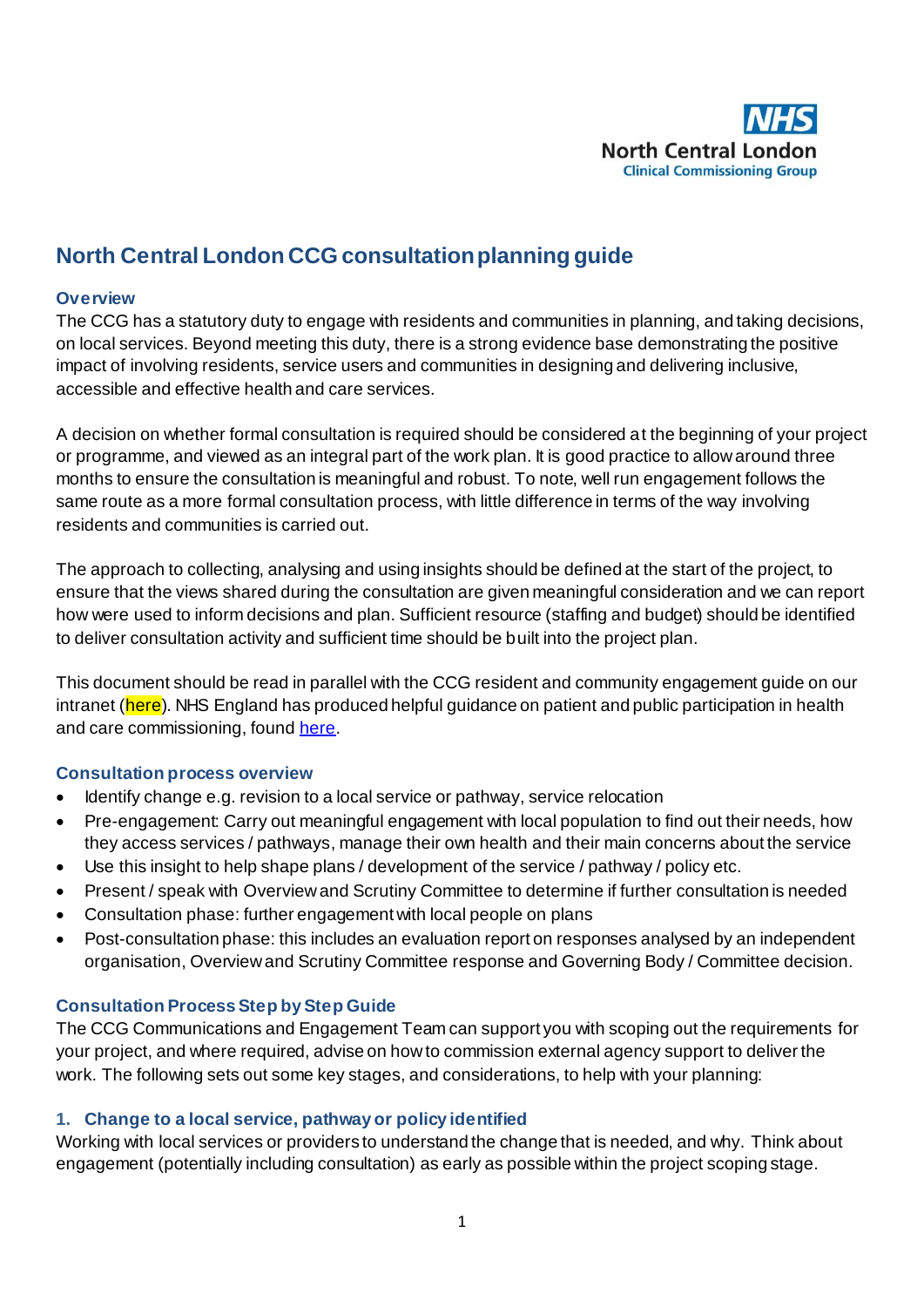### **2. Undertake robust pre-engagement**

This is the first step of the process – and it may not be determined at this stage that formal consultation is required. The pre-engagement will inform this decision.

This includes engagement with services users, residents and communities, but may also need to include stakeholders such as:

- $\bullet$  Providers affected including staff
- Partners (Council, VCSE, Healthwatch)
- Local MPs (depending on the extent of the change)
- Local Councillors
- Overview and Scrutiny Committee

### **3. Use pre-engagement insights to inform development the proposals for change / pre-Consultation Business Case**

The CCG is required to demonstrate how the results of the pre-engagement have been used to inform and shape any proposal for change, including Business Cases. This may include the level of support for options being considered, alongside wider themes around service user experience, service accessibility, quality, location etc. We should be able to evidence how we have sought views from a diverse range of groups, including those who face significant barriers to using the services or poorer outcomes. The engagement findings should be considered alongside the Equality Impact Assessment (EIA) and stakeholder analysis.

#### **4. Determine if you need to consult**

Meet with the local OSC Chair to share the proposals and the engagement which has taken place. The OSC makes the final decision on whether consultation is needed. For large-scare service reconfigurations or re-location of services, consultation will be required. For proposed changes that would affect smaller patient numbers, or a smaller geography, consultation may not be required.

#### Involve NHS England assurance team in decision on consultation requirement

The NHS England assurance team should be involved – including seeking their view on a decision taken to consult. The will advise whether the consultation needs to go to Clinical Senate (depending on the scale of the change). It can take some time to set up a clinical senate so find this out as soon as possible. NHSE may also wish to assure the consultation process.

*[A Clinical Senate is a senate of clinicians from across London (and sometimes further afield) who assess consultation plans and pre-consultation business cases. Their focus is how the plans affect patient care and quality]*

#### **5. Write a consultation mandate**

This is a very simple and short document which highlights who is carrying out the consultation, what it is about, who will be consulted with and what the final aim of the consultation is. This is not an essential but is best practice to produce this. It should clearly articulate how the results of the consultation will be used to inform shape proposals for change and any decisions taken on the change.

#### **6. Prepare the consultation**

Different materials will be required depending on the project but core materials should include a consultation document, setting out the scope of the consultation and the methodologies that will be used. The CCG communications and engagement team can provide advice and support, but the following points should be considered: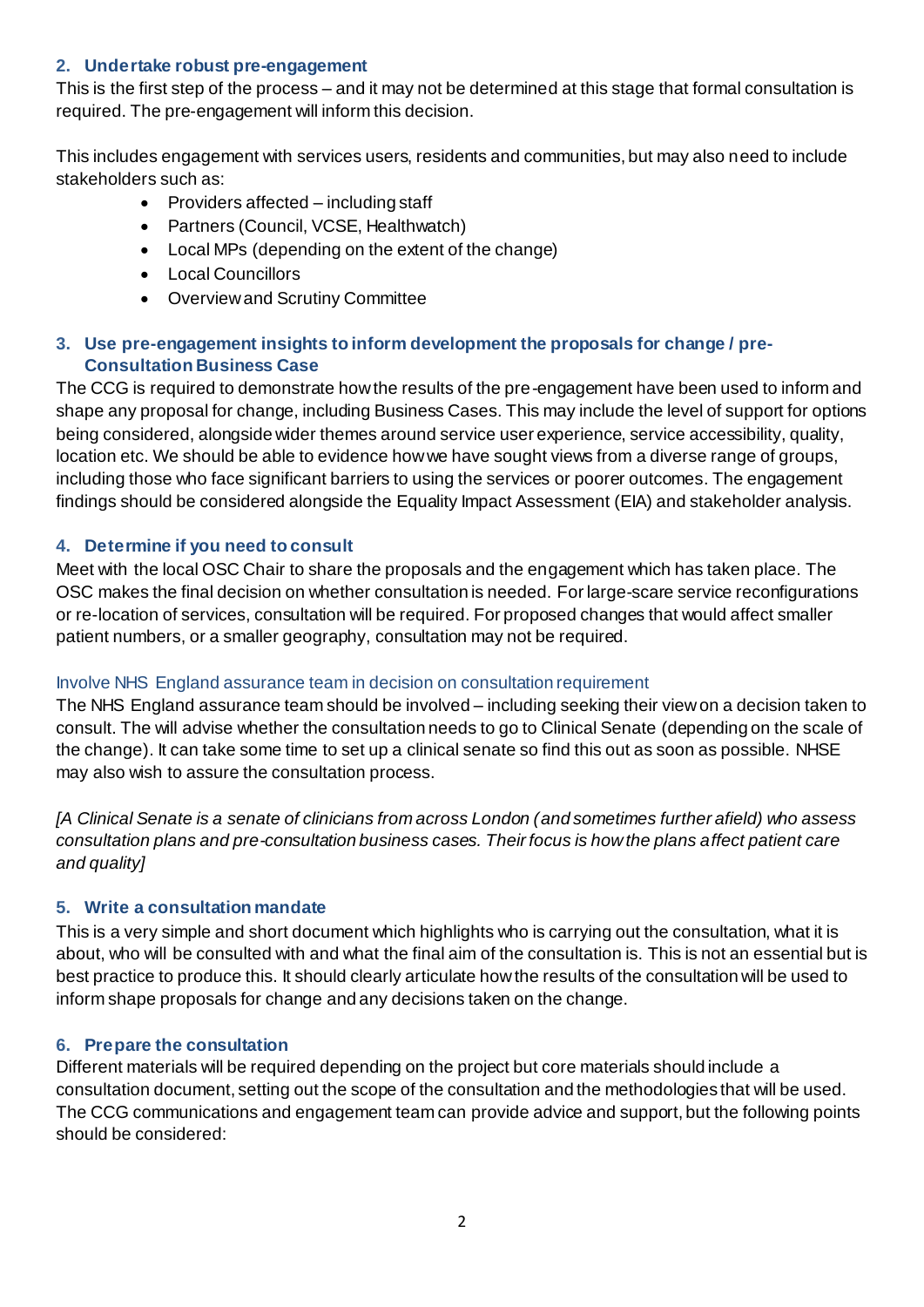- Your engagement should be proportionate to the change (in terms of the level of activity planned and the scope of the audiences to be engaged).
- A range of appropriate methods should be used, including 1:1 telephone and face to face interviews, face to face and online forums or focus groups, and surveys.
- You must consult and involve past and current service users, families and carers, and ensure views are received from a representative demographic mix. For larger scale changes, engagement with wider residents, community groups, VCSE should be included.
- Consultation materials need to be as easy to understand as possible with a set of clearly defined questions specifically about the proposals. The survey should include demographic monitoring and should be distributed via a range of methods (face to face, on-line, telephone etc) and channels.

You must also produce an easy read version of the consultation materials, including the proposals and survey. There are local charities we can commission who will co-produce the easy read document with service users. This can take up to eight weeks.

# **7. Present to the Overview and Scrutiny Committee on the Consultation and proposals**

This will include the proposals, consultation documents and the proposed methodology for the consultation.

# **8. Present to Governing Body (and/or relevant committees) on the Consultation and proposals**

This will include all consultation materials, methodology and proposals. Please note there may be other meetings you need to attend before the consultation documents and proposals come to the Governing Body. This could include a Governing Body Seminar and appropriate Committees or Boards.

# **9. Undertake the consultation (8-12 weeks)**

The consultation must run for a minimum of 8 weeks but best practice is to allow 12 weeks. Establish how and when insights will be captured and analysed – including check-points to review insights during the consultation. This will ensure:

- Views shared are being considered and can influence the project, and any decisions, throughout; and
- $\bullet$  The engagement can be tailored throughout the project  $-e.g.$  to explore emerging themes in more detail or to address any issues (under-representation of certain communities in the feedback being received).

Once the consultation has formally closed, there is a period of around 4-8 weeks (see point 11) that people can continue to feedback. It is possible to undertake further, focused engagement during this stage (e. g. focused on seeking views from a particular community or to look in-depth into a particular aspect of the proposal/engagement findings).

# **10. Develop the consultation evaluation report (usually 1 month)**

It is best practice to commission an independent evaluation company to evaluate the consultation results. The independent evaluation company will analyse the responses and write an evaluation report. Allow 1 month minimum for this.

# **11. Feedback period (usually 1 month)**

The consultation evaluation report must be published and should be widely shared (including with all those who have participated), alongside the proposals for change, Equality Impact Assessment etc. This gives people an opportunity to highlight any further gaps, concerns or appropriate ideas. Feedback received during this stage must be captured and analysed, with any appropriate action take (e.g. further engagement, see point 9). Between 4 – 8 weeks should be allowed, proportionate to the findings of the consultation and the scale of the change proposed.